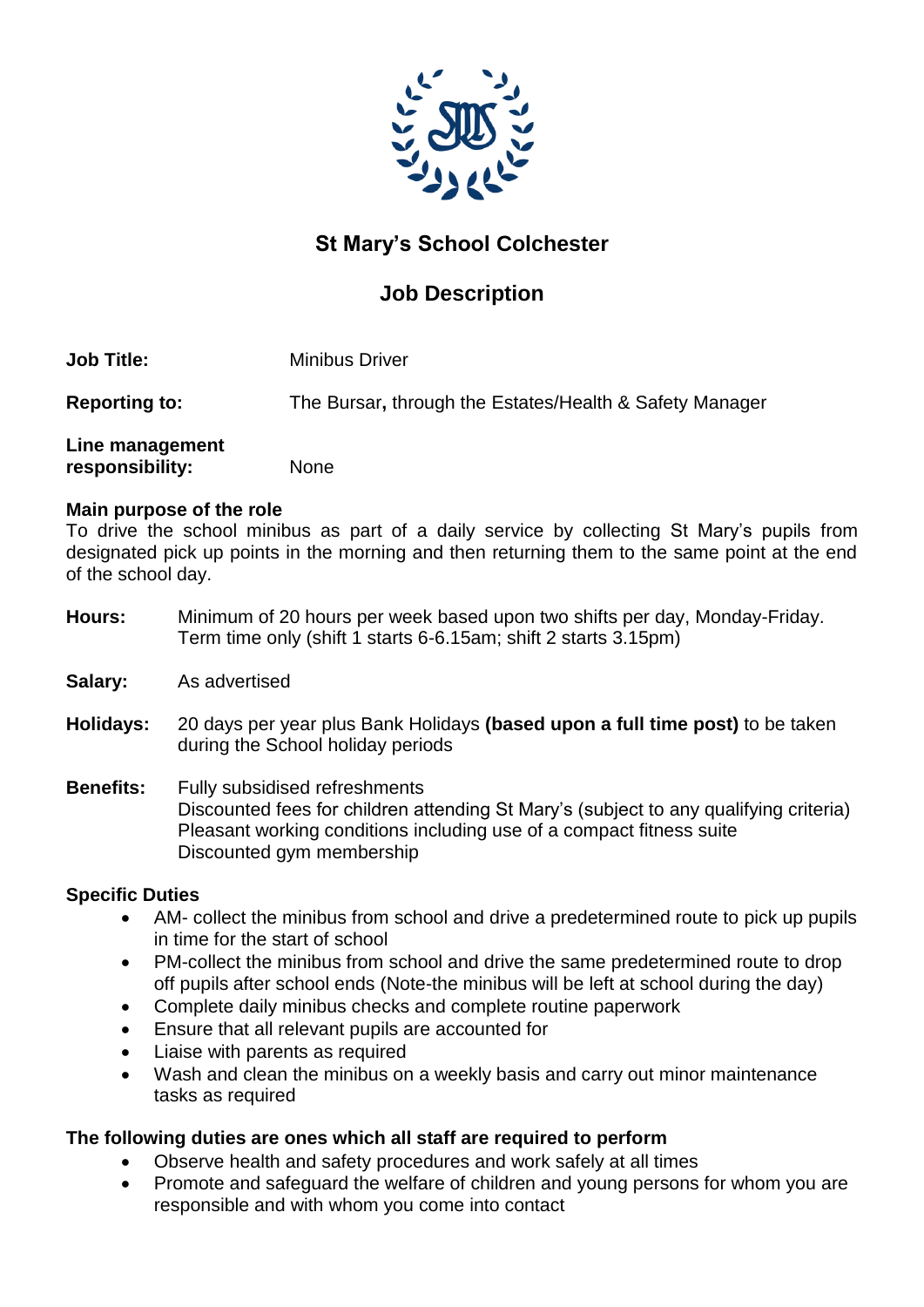Conduct yourself with professionalism, tact and diplomacy at all times as a representative of the School

Note-the above duties are not exhaustive as the post will also cover any other duties which may reasonably arise in connection with the position or at the request of the Principal.